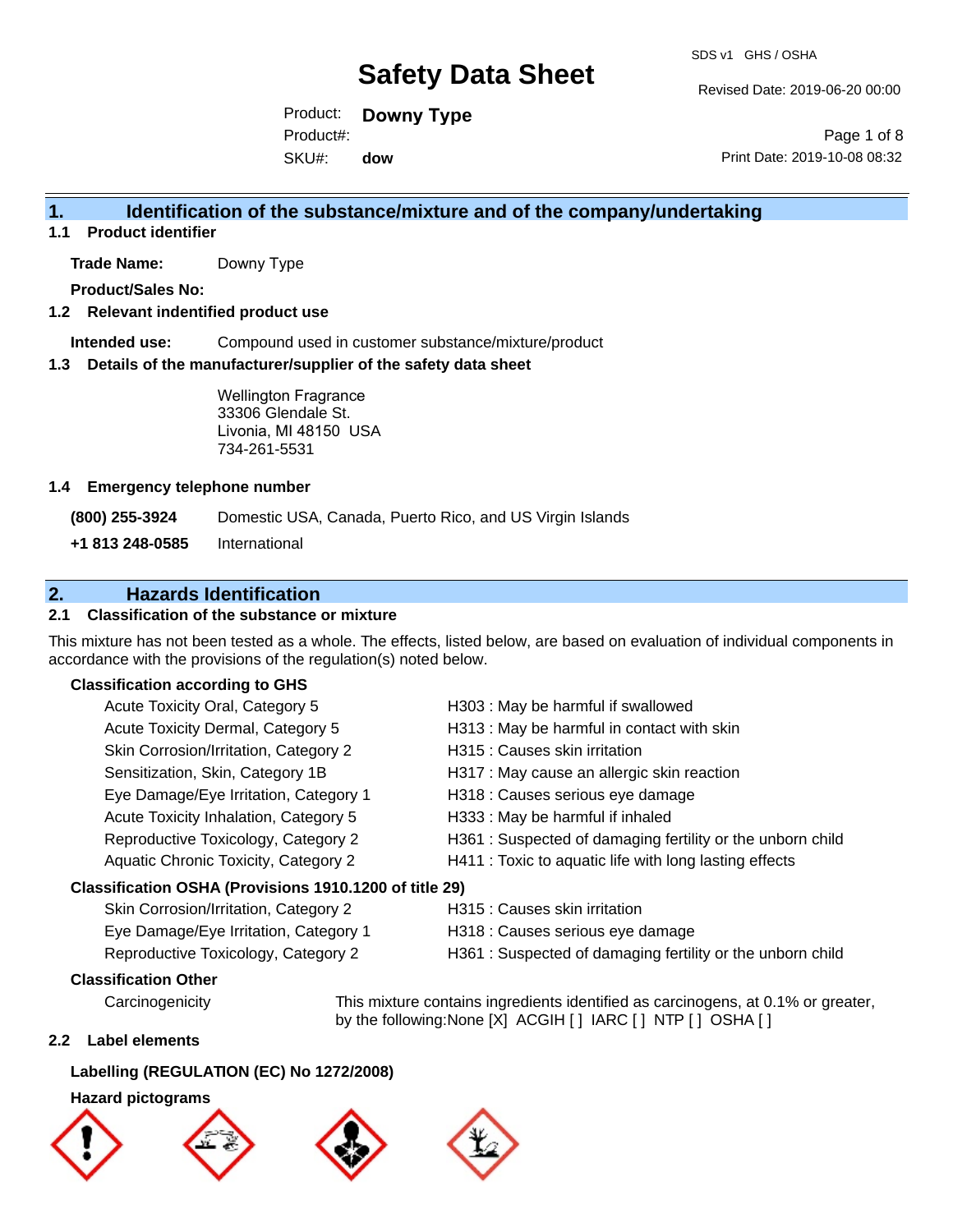Revised Date: 2019-06-20 00:00

Product: **Downy Type** SKU#: Product#: **dow**

Page 2 of 8 Print Date: 2019-10-08 08:32

| <b>Signal Word: Danger</b>      |                                                                                                                                  |
|---------------------------------|----------------------------------------------------------------------------------------------------------------------------------|
| <b>Hazard statments</b>         |                                                                                                                                  |
| H303                            | May be harmful if swallowed                                                                                                      |
| H313                            | May be harmful in contact with skin                                                                                              |
| H315                            | Causes skin irritation                                                                                                           |
| H317                            | May cause an allergic skin reaction                                                                                              |
| H318                            | Causes serious eye damage                                                                                                        |
| H333                            | May be harmful if inhaled                                                                                                        |
| H361                            | Suspected of damaging fertility or the unborn child                                                                              |
| H411                            | Toxic to aquatic life with long lasting effects                                                                                  |
| <b>Precautionary Statements</b> |                                                                                                                                  |
| <b>Prevention:</b>              |                                                                                                                                  |
| P201                            | Obtain special instructions before use                                                                                           |
| P <sub>202</sub>                | Do not handle until all safety precautions have been read and understood                                                         |
| P <sub>264</sub>                | Wash hands thoroughly after handling                                                                                             |
| P272                            | Contaminated work clothing should not be allowed out of the workplace                                                            |
| P273                            | Avoid release to the environment                                                                                                 |
| P281                            | Use personal protective equipment as required                                                                                    |
| <b>Response:</b>                |                                                                                                                                  |
| $P302 + P352$                   | IF ON SKIN: Wash with soap and water                                                                                             |
| $P304 + P312$                   | IF INHALED: Call a POISON CENTER or doctor/physician if you feel unwell                                                          |
| P305 + P351 + P338              | IF IN EYES: Rinse cautiously with water for several minutes Remove contact lenses if<br>present and easy to do. continue rinsing |
| $P308 + P313$                   | IF exposed or concerned: Get medical advice/attention                                                                            |
| P310                            | Immediately call a POISON CENTER or doctor/physician                                                                             |
| P312                            | Call a POISON CENTER or doctor/physician if you feel unwell                                                                      |
| $P333 + P313$                   | If skin irritation or a rash occurs: Get medical advice/attention                                                                |
| P362                            | Take off contaminated clothing and wash before reuse                                                                             |
| P363                            | Wash contaminated clothing before reuse                                                                                          |
| P391                            | <b>Collect Spillage</b>                                                                                                          |
| مالسم مسالل مرميانه             |                                                                                                                                  |

#### **2.3 Other Hazards**

**no data available**

## **3. Composition/Information on Ingredients**

### **3.1 Mixtures**

This product is a complex mixture of ingredients, which contains among others the following substance(s), presenting a health or environmental hazard within the meaning of the UN Globally Harmonized System of Classification and Labeling of Chemicals (GHS):

| CAS#<br>Ingredient | EC#       | Conc.<br>Range | <b>GHS Classification</b> |
|--------------------|-----------|----------------|---------------------------|
| 84-66-2            | 201-550-6 | $40 - 50 \%$   | H316; H402                |
| Diethyl phthalate  |           |                |                           |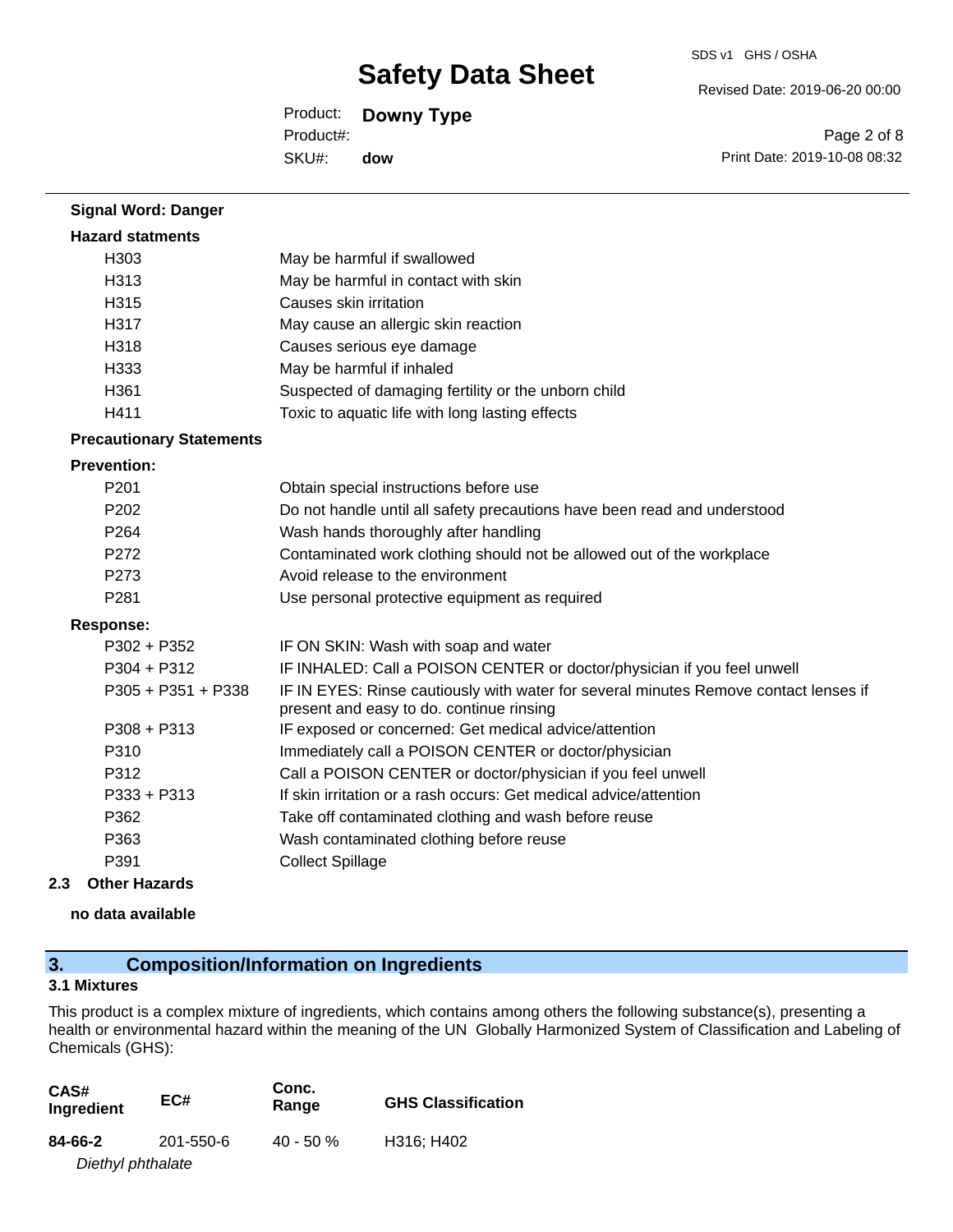SDS v1 GHS / OSHA

Revised Date: 2019-06-20 00:00

Product: **Downy Type**

Product#:

SKU#: **dow**

Page 3 of 8 Print Date: 2019-10-08 08:32

| CAS#<br>Ingredient     | EC#                                | Conc.<br>Range                                           | <b>GHS Classification</b>           |
|------------------------|------------------------------------|----------------------------------------------------------|-------------------------------------|
| 140-11-4               | 205-399-7                          | $10 - 20%$                                               | H303; H401; H412                    |
| Benzyl acetate         |                                    |                                                          |                                     |
| $80 - 54 - 6$          | 201-289-8                          | $5 - 10%$                                                | H227; H302; H315; H317; H361; H401; |
|                        | <b>Butylphenyl Methylpropional</b> |                                                          | H412                                |
| 120-51-4               | 204-402-9                          | $2 - 5%$                                                 | H302; H313; H400; H411              |
| <b>Benzyl Benzoate</b> |                                    |                                                          |                                     |
| $91 - 64 - 5$          | 202-086-7                          | $2 - 5%$                                                 | H302; H317; H402                    |
| Coumarin               |                                    |                                                          |                                     |
| 106-24-1               | 203-377-1                          | $2 - 5%$                                                 | H303; H315; H317; H318; H402        |
| Geraniol               |                                    |                                                          |                                     |
| 32210-23-4             | 250-954-9                          | $2 - 5%$                                                 | H303; H317; H401                    |
|                        | 4-tert-Butylcyclohexyl acetate     |                                                          |                                     |
| 127-51-5               | 204-846-3                          | $2 - 5%$                                                 | H316; H317; H320; H401; H411        |
| a-Isomethyl ionone     |                                    |                                                          |                                     |
| 101-86-0               | 202-983-3                          | $2 - 5%$                                                 | H303; H316; H317; H400; H411        |
|                        | Hexyl cinnamaldehyde               |                                                          |                                     |
| 120-57-0               | 204-409-7                          | $2 - 5%$                                                 | H303; H317; H401                    |
| Heliotropine           |                                    |                                                          |                                     |
| $98 - 55 - 5$          | 202-680-6                          | $1 - 2%$                                                 | H227; H303; H315; H319; H401        |
| <b>Terpineol</b>       |                                    |                                                          |                                     |
| 54830-99-8             | 259-367-2                          | $1 - 2%$                                                 | H303; H316; H402                    |
|                        | Acetoxydihydrodicyclopentadiene    |                                                          |                                     |
| 1222-05-5              | 214-946-9                          | $1 - 2%$                                                 | H316; H400; H410                    |
|                        | Hexamethylindanopyran              |                                                          |                                     |
| $60 - 12 - 8$          | 200-456-2                          | $1 - 2%$                                                 | H302; H313; H316; H319              |
| phenethyl alcohol      |                                    |                                                          |                                     |
| $81 - 14 - 1$          | 201-328-9                          | $1 - 2%$                                                 | H316; H400; H410                    |
| Musk ketone            |                                    |                                                          |                                     |
| 106-25-2               | 203-378-7                          | $1 - 2%$                                                 | H303; H315; H317; H319; H401        |
| Nerol                  |                                    |                                                          |                                     |
| 78-70-6                | 201-134-4                          | $1 - 2%$                                                 | H227; H303; H315; H317; H319; H402  |
| Linalool               |                                    |                                                          |                                     |
| 106-22-9               | 203-375-0                          | $1 - 2%$                                                 | H303; H313; H315; H317; H319; H401  |
| <b>Citronellol</b>     |                                    |                                                          |                                     |
| 127-43-5               | 204-843-7                          | $1 - 2%$                                                 | H315; H317; H401; H411              |
| Methyl-ß-ionone        |                                    | See Section 16 for full text of GHS classification codes |                                     |

See Section 16 for full text of GHS classification codes which where not shown in section 2

Total Hydrocarbon Content (%  $w/w$ ) = 0.18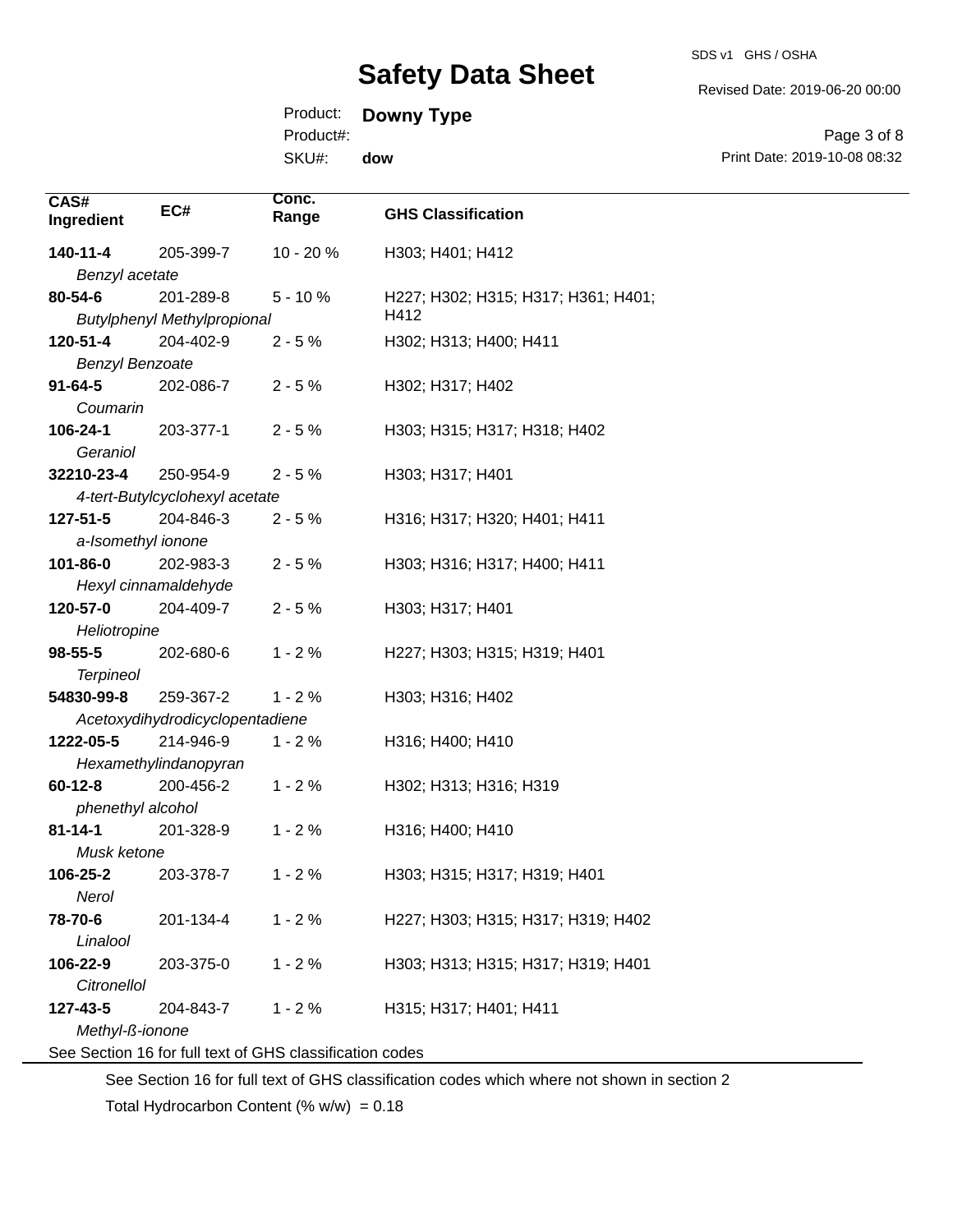SDS v1 GHS / OSHA

Revised Date: 2019-06-20 00:00

Product: **Downy Type**

Product#:

SKU#: **dow**

Page 4 of 8 Print Date: 2019-10-08 08:32

| <b>First Aid Measures</b><br>4.                                                   |                                                                                                               |
|-----------------------------------------------------------------------------------|---------------------------------------------------------------------------------------------------------------|
| <b>Description of first aid measures</b><br>4.1                                   |                                                                                                               |
| Inhalation:                                                                       | Remove from exposure site to fresh air and keep at rest.<br>Obtain medical advice.                            |
| <b>Eye Exposure:</b>                                                              | Flush immediately with water for at least 15 minutes.<br>Contact physician if symptoms persist.               |
| <b>Skin Exposure:</b>                                                             | Remove contaminated clothes. Wash thoroughly with water (and soap).<br>Contact physician if symptoms persist. |
| Ingestion:                                                                        | Rinse mouth with water and obtain medical advice.                                                             |
| Most important symptoms and effects, both acute and delayed<br>4.2                |                                                                                                               |
| Symptoms:                                                                         | no data available                                                                                             |
| <b>Risks:</b>                                                                     | Refer to Section 2.2 "Hazard Statements"                                                                      |
| Indication of any immediate medical attention and special treatment needed<br>4.3 |                                                                                                               |
| Treatment:                                                                        | Refer to Section 2.2 "Response"                                                                               |
| 5.<br><b>Fire-Fighting measures</b>                                               |                                                                                                               |
| <b>Extinguishing media</b><br>5.1                                                 |                                                                                                               |
| Suitable:                                                                         | Carbon dioxide (CO2), Dry chemical, Foam                                                                      |
| <b>Unsuitable</b>                                                                 | Do not use a direct water jet on burning material                                                             |
| Special hazards arising from the substance or mixture<br>5.2                      |                                                                                                               |
| During fire fighting:                                                             | Water may be ineffective                                                                                      |
| <b>Advice for firefighters</b><br>5.3                                             |                                                                                                               |
| <b>Further information:</b>                                                       | Standard procedure for chemical fires                                                                         |

### **6. Accidental Release Measures**

#### **6.1 Personal precautions, protective equipment and emergency procedures**

Avoid inhalation and contact with skin and eyes. A self-contained breathing apparatus is recommended in case of a major spill.

#### **6.2 Environmental precautions**

Keep away from drains, soil, and surface and groundwater.

#### **6.3 Methods and materials for containment and cleaning up**

Clean up spillage promptly. Remove ignition sources. Provide adequate ventilation. Avoid excessive inhalation of vapors. Gross spillages should be contained by use of sand or inert powder and disposed of according to the local regulations.

#### **6.4 Reference to other sections**

Not Applicable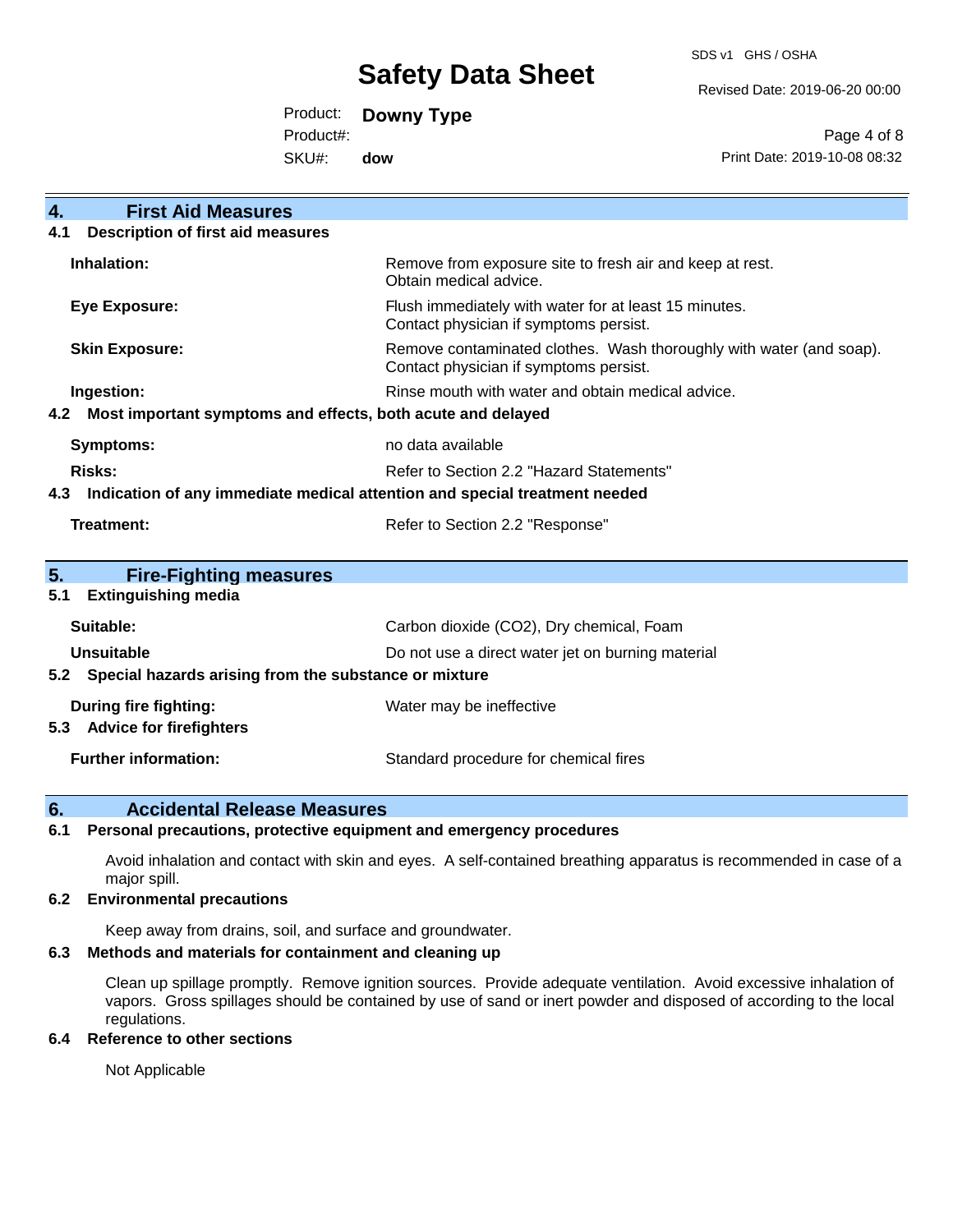Revised Date: 2019-06-20 00:00

Product: **Downy Type** SKU#: Product#: **dow**

Page 5 of 8 Print Date: 2019-10-08 08:32

# **7. Handling and Storage**

#### **7.1 Precautions for safe handling**

Apply according to good manufacturing and industrial hygiene practices with proper ventilation. Do not drink, eat or smoke while handling. Respect good personal hygiene.

#### **7.2 Conditions for safe storage, including any incompatibilities**

Store in a cool, dry and ventilated area away from heat sources and protected from light in tightly closed original container. Avoid uncoated metal container. Keep air contact to a minimum.

#### **7.3 Specific end uses**

No information available

#### **8. Exposure Controls/Personal Protection**

**8.1 Control parameters**

| <b>Exposure Limits:</b><br><b>Component</b> |                                     | <b>ACGIH</b> | ACGIH | <b>OSHA</b> | <b>OSHA</b><br>TWA ppm STEL ppm TWA ppm STEL ppm |
|---------------------------------------------|-------------------------------------|--------------|-------|-------------|--------------------------------------------------|
| 84-66-2<br>$140 - 11 - 4$                   | Diethyl phthalate<br>Benzyl acetate | G<br>10      |       |             |                                                  |

**Engineering Controls:** Use local exhaust as needed.

#### **8.2 Exposure controls - Personal protective equipment**

| Eye protection:                | Tightly sealed goggles, face shield, or safety glasses with brow guards and side shields, etc.<br>as may be appropriate for the exposure |
|--------------------------------|------------------------------------------------------------------------------------------------------------------------------------------|
| <b>Respiratory protection:</b> | Avoid excessive inhalation of concentrated vapors. Apply local ventilation where appropriate.                                            |
| <b>Skin protection:</b>        | Avoid Skin contact. Use chemically resistant gloves as needed.                                                                           |

#### **9. Physical and Chemical Properties**

### **9.1 Information on basic physical and chemical properties**

| Appearance:                  | Liquid                                |
|------------------------------|---------------------------------------|
| Odor:                        | <b>Conforms to Standard</b>           |
| Color:                       | Pale Yellow to Greenish Yellow (G2-5) |
| <b>Viscosity:</b>            | Liquid                                |
| <b>Freezing Point:</b>       | Not determined                        |
| <b>Boiling Point:</b>        | Not determined                        |
| <b>Melting Point:</b>        | Not determined                        |
| <b>Flashpoint (CCCFP):</b>   | >200 F (93.33 C)                      |
| <b>Auto flammability:</b>    | Not determined                        |
| <b>Explosive Properties:</b> | None Expected                         |
| <b>Oxidizing properties:</b> | None Expected                         |
| Vapor Pressure (mmHg@20 C):  | 0.0900                                |
| %VOC:                        | 0.09                                  |
| Specific Gravity @ 25 C:     | 1.0530                                |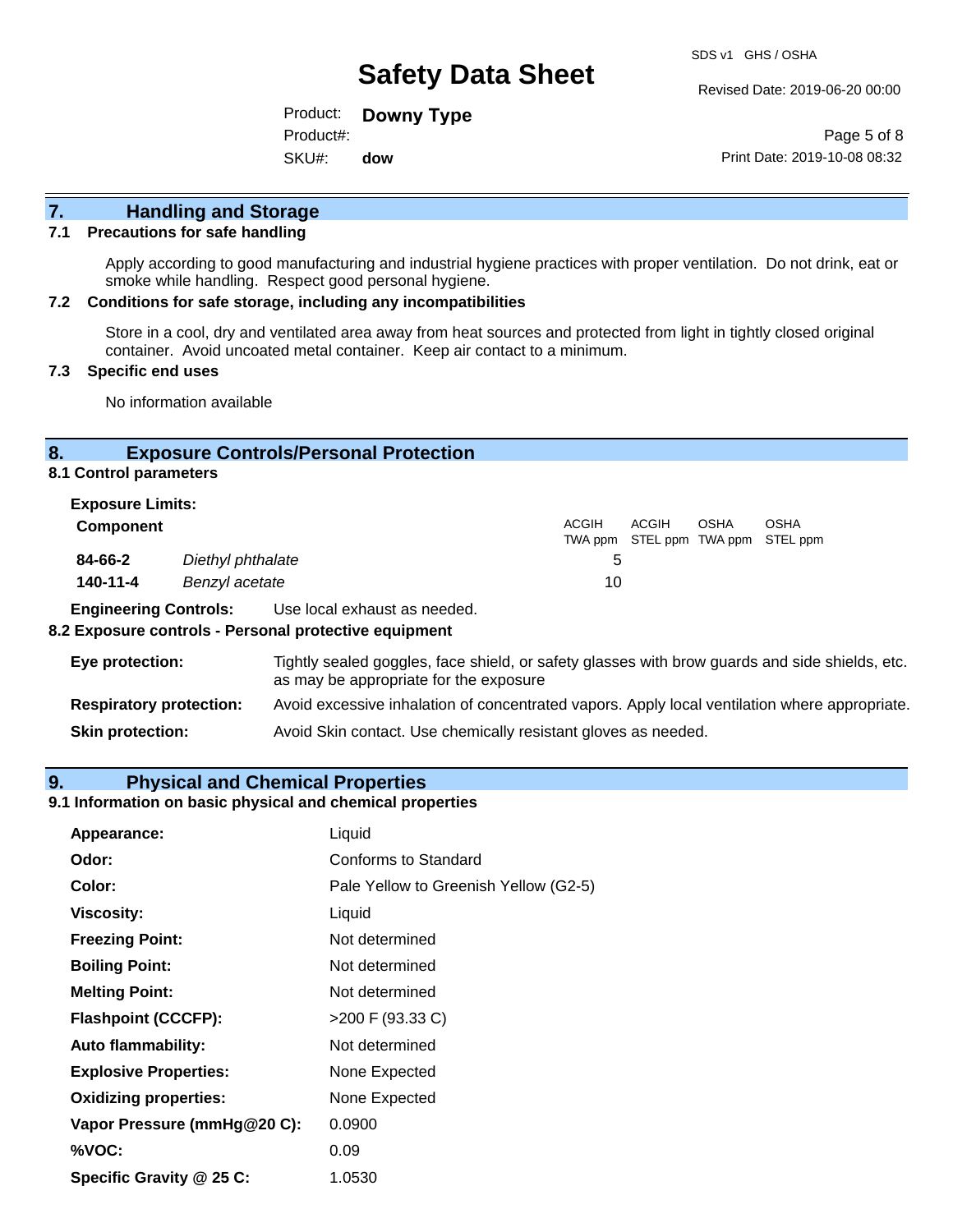Revised Date: 2019-06-20 00:00

| Page 6 of 8                  |
|------------------------------|
| Print Date: 2019-10-08 08:32 |
|                              |

| <b>Density @ 25 C:</b>   | 1.0500 |
|--------------------------|--------|
| Refractive Index @ 20 C: | 1.5060 |
| Soluble in:              | Oil    |

## **10. Stability and Reactivity**

| 10.1 Reactivity                         | None                                               |
|-----------------------------------------|----------------------------------------------------|
| <b>10.2 Chemical stability</b>          | Stable                                             |
| 10.3 Possibility of hazardous reactions | None known                                         |
| <b>10.4 Conditions to avoid</b>         | None known                                         |
| 10.5 Incompatible materials             | Strong oxidizing agents, strong acids, and alkalis |
| 10.6 Hazardous decomposition products   | None known                                         |

### **11. Toxicological Information**

### **11.1 Toxicological Effects**

Acute Toxicity Estimates (ATEs) based on the individual Ingredient Toxicity Data utilizing the "Additivity Formula"

| Acute toxicity - Oral - (Rat) mg/kg                | (LD50: 3265.6831) May be harmful if swallowed            |
|----------------------------------------------------|----------------------------------------------------------|
| Acute toxicity - Dermal - (Rabbit) mg/kg           | (LD50: 3286.3986) May be harmful in contact with skin    |
| Acute toxicity - Inhalation - (Rat) mg/L/4hr       | (LD50: 25.0753) May be harmful if inhaled                |
| <b>Skin corrosion / irritation</b>                 | May be harmful if inhaled                                |
| Serious eye damage / irritation                    | Causes serious eye damage                                |
| <b>Respiratory sensitization</b>                   | Not classified - the classification criteria are not met |
| <b>Skin sensitization</b>                          | May cause an allergic skin reaction                      |
| <b>Germ cell mutagenicity</b>                      | Not classified - the classification criteria are not met |
| Carcinogenicity                                    | Not classified - the classification criteria are not met |
| <b>Reproductive toxicity</b>                       | Suspected of damaging fertility or the unborn child      |
| Specific target organ toxicity - single exposure   | Not classified - the classification criteria are not met |
| Specific target organ toxicity - repeated exposure | Not classified - the classification criteria are not met |
| <b>Aspiration hazard</b>                           | Not classified - the classification criteria are not met |

## **12. Ecological Information**

### **12.1 Toxicity**

| <b>Acute acquatic toxicity</b>     | Not classified - the classification criteria are not met |
|------------------------------------|----------------------------------------------------------|
| <b>Chronic acquatic toxicity</b>   | Toxic to aquatic life with long lasting effects          |
| <b>Toxicity Data on soil</b>       | no data available                                        |
| <b>Toxicity on other organisms</b> | no data available                                        |

**12.2 Persistence and degradability no data available**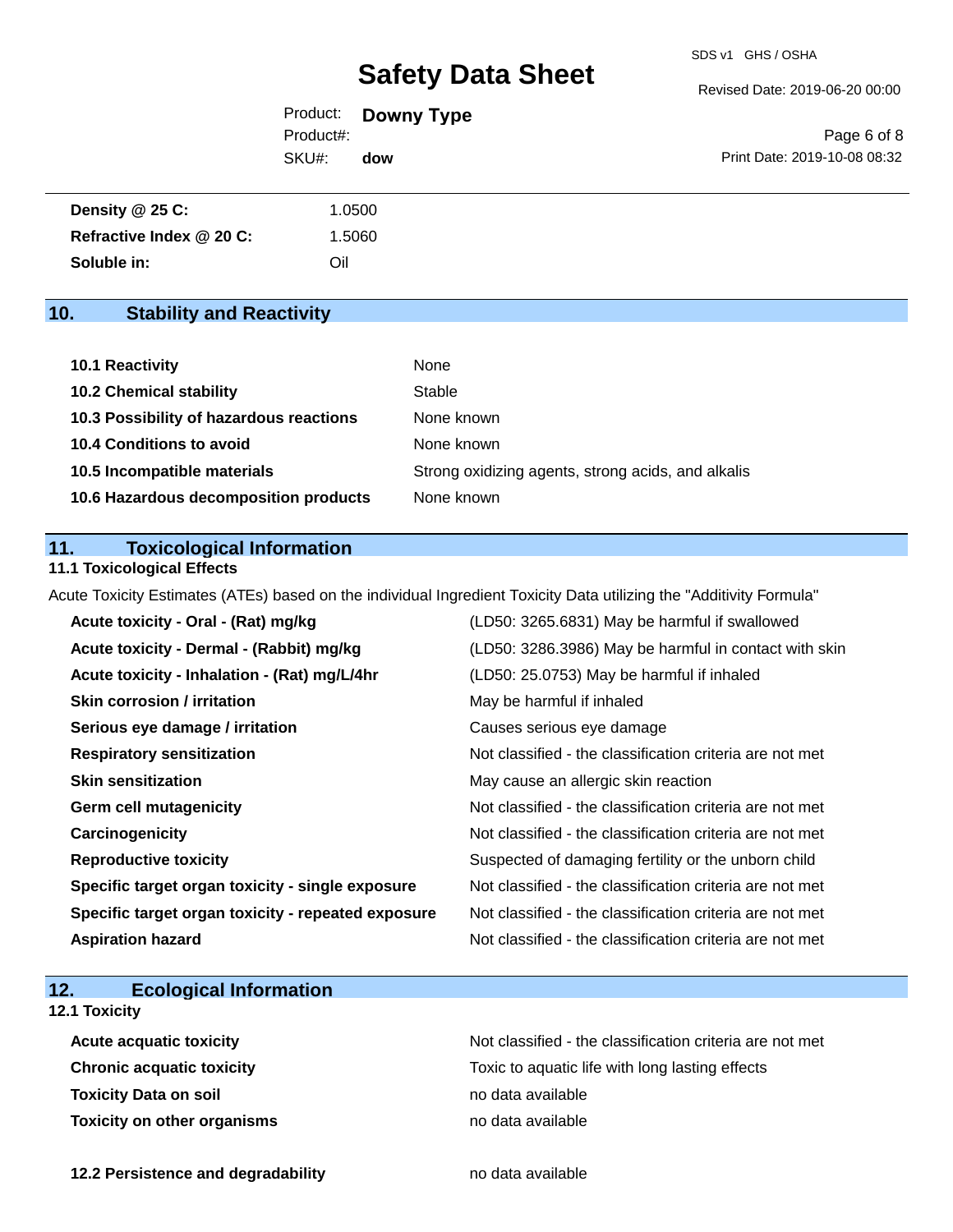SDS v1 GHS / OSHA

Revised Date: 2019-06-20 00:00

|                    | Product: <b>Downy Type</b> |                              |
|--------------------|----------------------------|------------------------------|
| Product#:          |                            | Page 7 of 8                  |
| SKU#:              | dow                        | Print Date: 2019-10-08 08:32 |
|                    |                            |                              |
| mulative notential | no data available          |                              |

| 12.3 Bioaccumulative potential | no data available |
|--------------------------------|-------------------|
| 12.4 Mobility in soil          | no data available |
| 12.5 Other adverse effects     | no data available |

# **13. Disposal Conditions**

#### **13.1 Waste treatment methods**

Do not allow product to reach sewage systems. Dispose of in accordance with all local and national regulations. Send to a licensed waste management company.The product should not be allowed to enter drains, water courses or the soil. Do not contaminate ponds, waterways or ditches with chemical or used container.

### **14. Transport Information**

| <b>Marine Pollutant</b>                                       | Yes. Ingredient of greatest environmental impact:<br>1222-05-5 : (1 - 2 %) : Hexamethylindanopyran |              |                                     |                 |               |
|---------------------------------------------------------------|----------------------------------------------------------------------------------------------------|--------------|-------------------------------------|-----------------|---------------|
| <b>Regulator</b>                                              |                                                                                                    | <b>Class</b> | <b>Pack Group</b>                   | <b>Sub Risk</b> | UN-nr.        |
| U.S. DOT (Non-Bulk)                                           |                                                                                                    |              | Not Regulated - Not Dangerous Goods |                 |               |
| <b>Chemicals NOI</b>                                          |                                                                                                    |              |                                     |                 |               |
| <b>ADR/RID (International Road/Rail)</b>                      |                                                                                                    |              |                                     |                 |               |
| <b>Environmentally Hazardous</b><br>Substance, Liquid, n.o.s. |                                                                                                    | 9            | Ш                                   |                 | <b>UN3082</b> |
| <b>IATA (Air Cargo)</b>                                       |                                                                                                    |              |                                     |                 |               |
| <b>Environmentally Hazardous</b><br>Substance, Liquid, n.o.s. |                                                                                                    | 9            | Ш                                   |                 | <b>UN3082</b> |
| <b>IMDG (Sea)</b>                                             |                                                                                                    |              |                                     |                 |               |
| <b>Environmentally Hazardous</b><br>Substance, Liquid, n.o.s. |                                                                                                    | 9            | Ш                                   |                 | <b>UN3082</b> |

| 15.                             | <b>Regulatory Information</b>             |                                     |                                                              |
|---------------------------------|-------------------------------------------|-------------------------------------|--------------------------------------------------------------|
| <b>U.S. Federal Regulations</b> |                                           |                                     |                                                              |
|                                 | <b>TSCA (Toxic Substance Control Act)</b> |                                     | All components of the substance/mixture are listed or exempt |
|                                 |                                           | 40 CFR(EPCRA, SARA, CERCLA and CAA) | This product contains the following components:              |
| 84-66-2                         | $201 - 550 - 6$ 40 - 50 %                 |                                     | Diethyl phthalate                                            |
| <b>U.S. State Regulations</b>   |                                           |                                     |                                                              |
|                                 | <b>California Proposition 65 Warning</b>  |                                     | This product contains the following components:              |
| 94-59-7                         |                                           | $202 - 345 - 4 \leq 16$ ppm         | Safrole (Natural Source)                                     |
| $93 - 15 - 2$                   | $202 - 223 - 0 \leq 7$ ppm                |                                     | Methyl Eugenol (Natural Source)                              |
| <b>Canadian Regulations</b>     |                                           |                                     |                                                              |
| <b>DSL</b>                      |                                           |                                     | 100.00% of the components are listed or exempt.              |